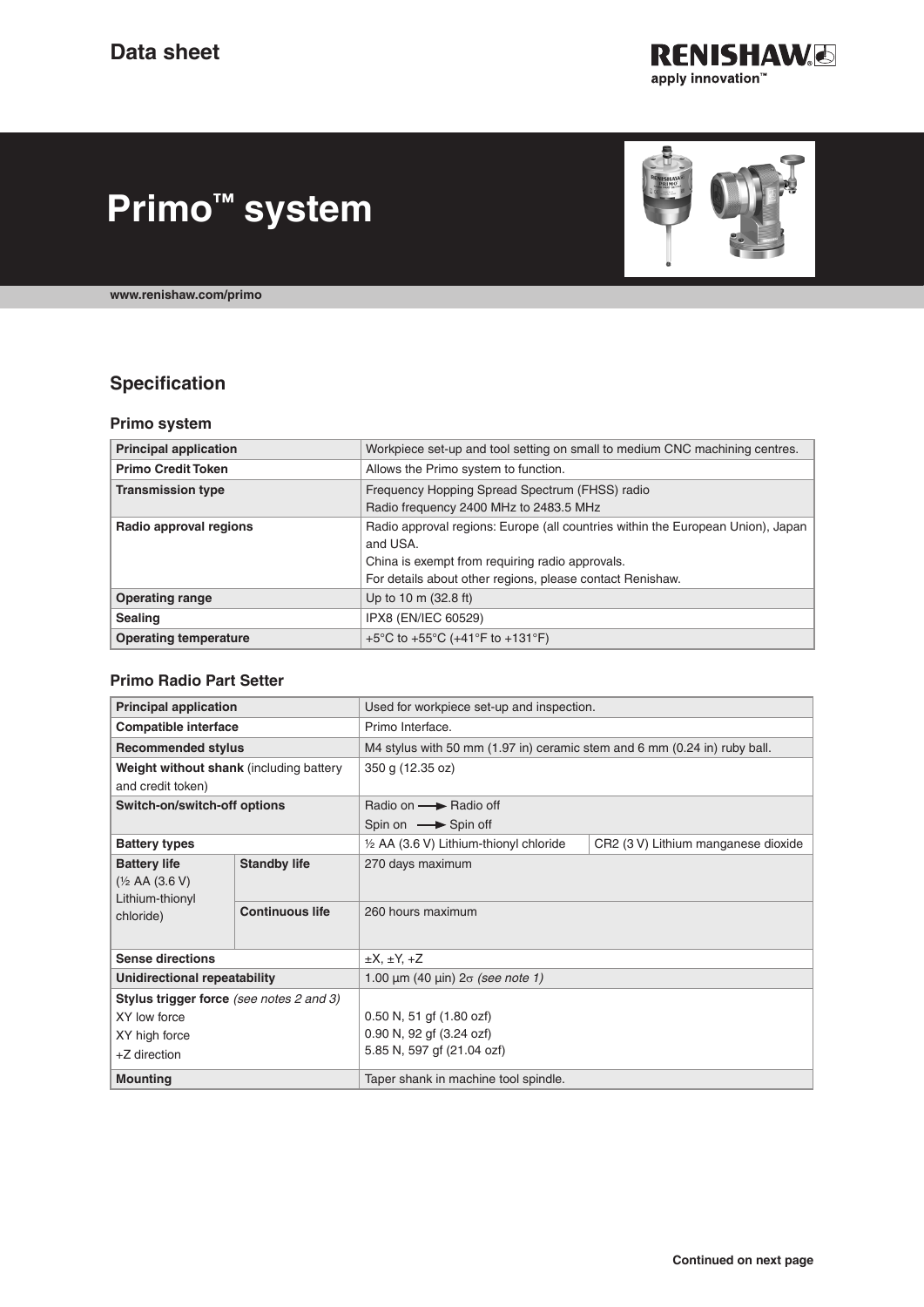## **Specification (continued)**

### **Primo Radio 3D Tool Setter**

| <b>Principal application</b>                                                     |                        | Tool measurement and broken tool detection on small to medium CNC<br>machining centres.                        |                                     |  |
|----------------------------------------------------------------------------------|------------------------|----------------------------------------------------------------------------------------------------------------|-------------------------------------|--|
| <b>Compatible interface</b>                                                      |                        | Primo Interface.                                                                                               |                                     |  |
| <b>Recommended stylus</b>                                                        |                        | 26 mm (1.02 in) diameter disc stylus, tungsten carbide                                                         |                                     |  |
| Weight with disc stylus (including<br>battery)                                   |                        | 660 g (23.28 oz)                                                                                               |                                     |  |
| Switch-on/switch-off options                                                     |                        | Radio on - Radio off                                                                                           |                                     |  |
| <b>Battery types</b>                                                             |                        | 1/2 AA (3.6 V) Lithium-thionyl chloride                                                                        | CR2 (3 V) Lithium manganese dioxide |  |
| <b>Battery life</b><br>$(\frac{1}{2}$ AA (3.6 V)<br>Lithium-thionyl<br>chloride) | <b>Standby life</b>    | 270 days maximum                                                                                               |                                     |  |
|                                                                                  | <b>Continuous life</b> | 260 hours maximum                                                                                              |                                     |  |
| <b>Sense directions</b>                                                          |                        | $\pm X$ , $\pm Y$ , $\pm Z$                                                                                    |                                     |  |
| Unidirectional repeatability                                                     |                        | 1.00 $\mu$ m (40 $\mu$ in) $2\sigma$ (see note 1)                                                              |                                     |  |
| Stylus trigger force (see notes 2 and 3)                                         |                        | 1.30 N to 2.40 N, 133 gf to 245 gf (4.68 ozf to 8.63 ozf) depending on sense<br>direction.                     |                                     |  |
| <b>Mounting</b>                                                                  |                        | The tool setter is mounted on the machine table using a cap head bolt and T nut<br>(not supplied by Renishaw). |                                     |  |

#### **Primo Interface**

|                                                    | Used to communicate signals between the part setter or tool setter and the CNC<br>machining centre.                                                                                                                              |  |
|----------------------------------------------------|----------------------------------------------------------------------------------------------------------------------------------------------------------------------------------------------------------------------------------|--|
|                                                    | Primo Radio Part Setter, Primo Radio 3D Tool Setter and Primo LTS.                                                                                                                                                               |  |
| <b>Weight</b> (with $8 \text{ m}$ (26.2 ft) cable) | 950 g (33.51 oz)                                                                                                                                                                                                                 |  |
|                                                    | 12 Vdc to 30 Vdc                                                                                                                                                                                                                 |  |
|                                                    | 100 mA at 24 V peak, 30 mA typical                                                                                                                                                                                               |  |
|                                                    | Four machine outputs, comprising four solid-state relays (SSR) configurable<br>normally open or normally closed to be used for probe status 1, 2, error and<br>low battery / low credit; all of which can be inverted.           |  |
| Input/output specification                         | SSR output is protected by a circuit which limits the current to 100 mA.<br>M-code input: up to 30 V (10 mA at 24 V max) for part setter and tool setter.<br>Power supply should be fused separately within the machine cabinet. |  |
|                                                    | Digital 'credit days remaining' and error codes display, part setter, start,<br>low credit / low battery, probe status, error, signal, tool setter / length tool setter.                                                         |  |
| <b>Specification</b>                               | $\varnothing$ 7.5 mm (0.29 in), 15-core screened cable, each core 18 $\times$ 0.1 mm                                                                                                                                             |  |
| Length                                             | $8 \text{ m}$ (26.2 ft)                                                                                                                                                                                                          |  |
|                                                    | Directional mounting with optional mounting bracket or flush mounting (both<br>available separately).                                                                                                                            |  |
|                                                    |                                                                                                                                                                                                                                  |  |

Note 1 Performance specification is tested at a standard test velocity of 480 mm/min (18.9 in/min) with a 50 mm (1.97 in) stylus for the part setter and a 35 mm (1.38 in) straight stylus for the tool setter. Significantly higher velocity is possible, depending on application requirements.

Note 2 Trigger force, which is critical in some applications, is the force exerted on the component by the stylus when the probe triggers. The maximum force applied will occur after the trigger point (overtravel). The force value depends on related variables including measuring speed and machine deceleration.

Note 3 These are the factory settings. Manual adjustment is not possible.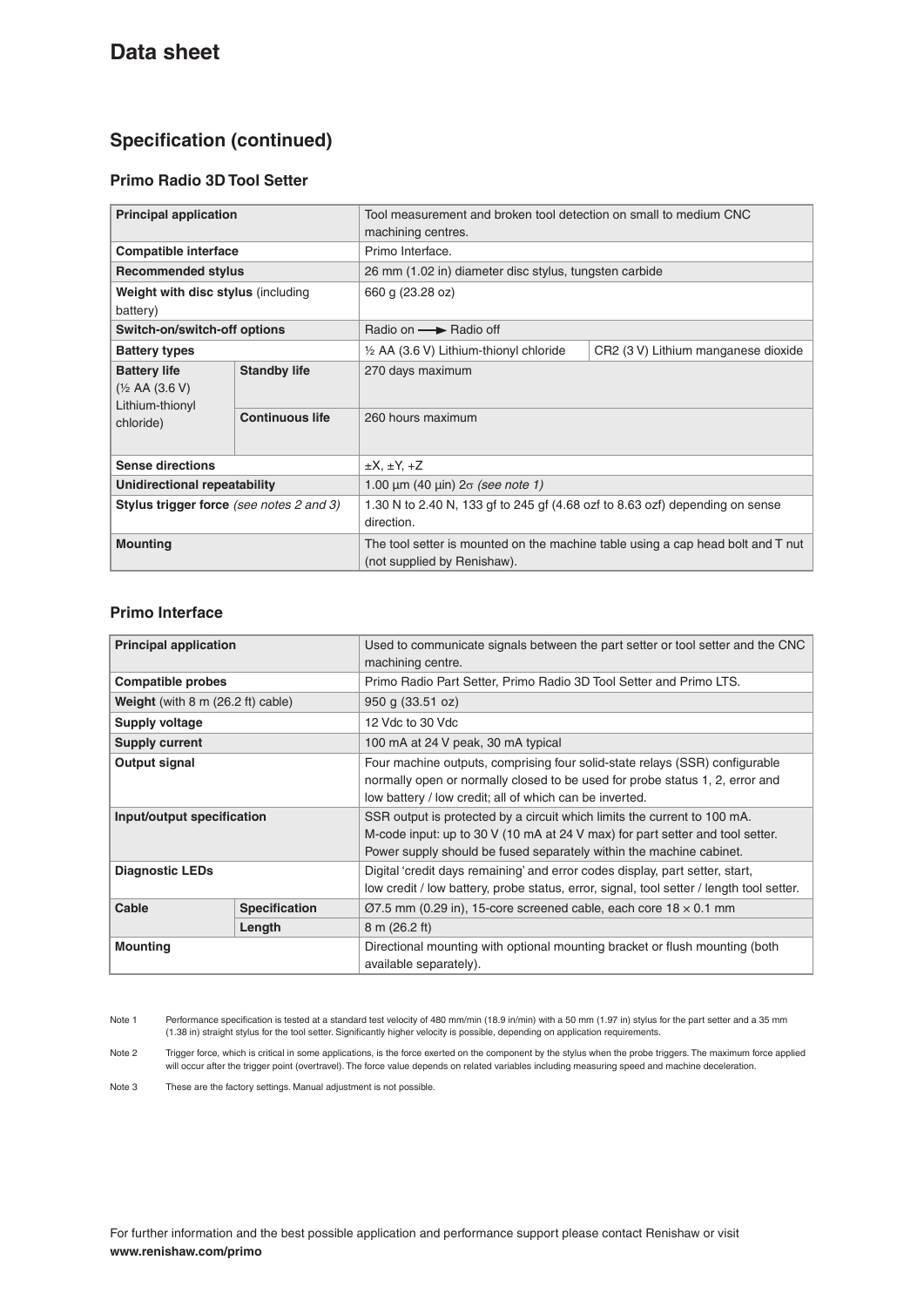

## **Part setter dimensions**



## **Interface dimensions**

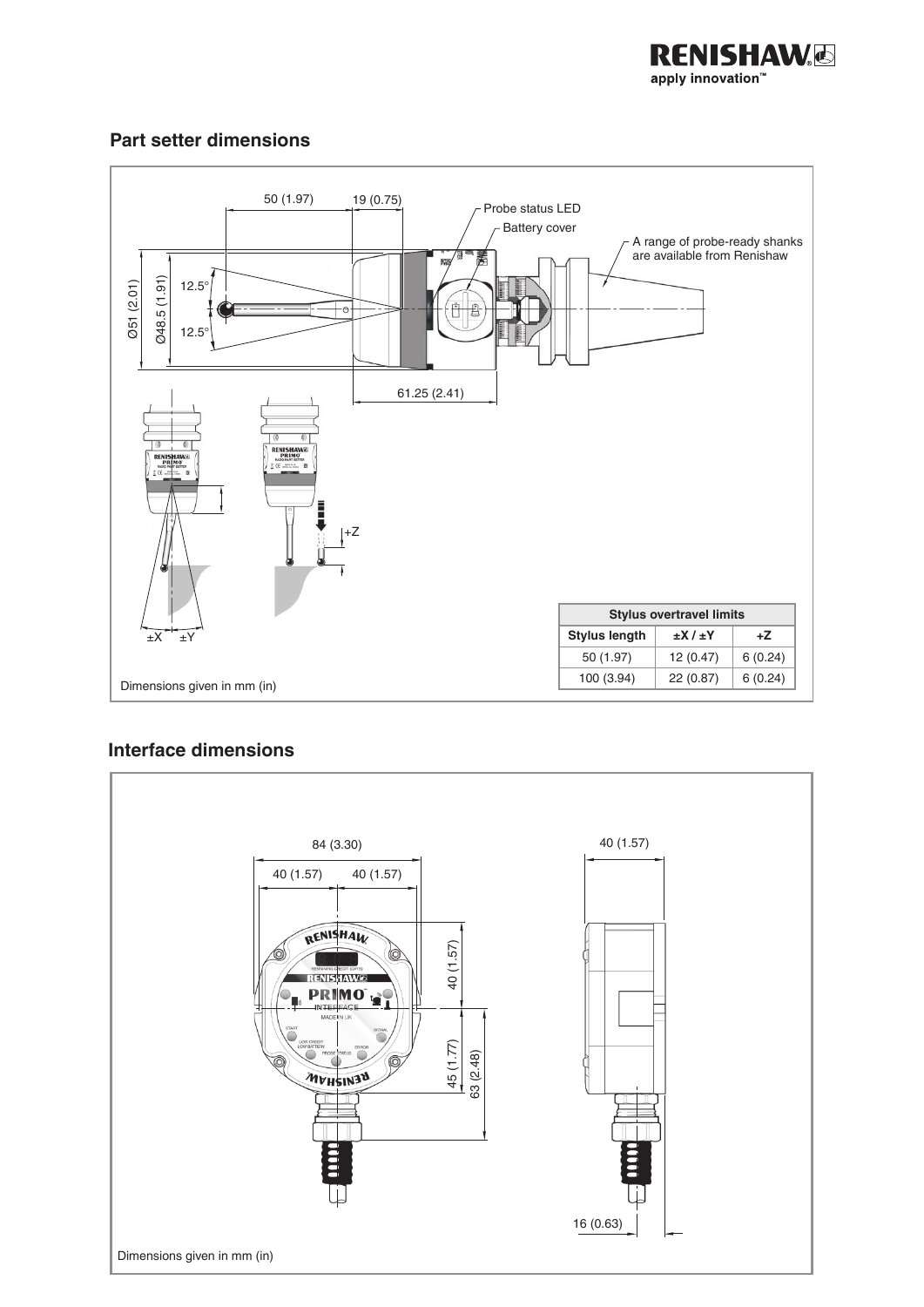## **Tool setter dimensions**

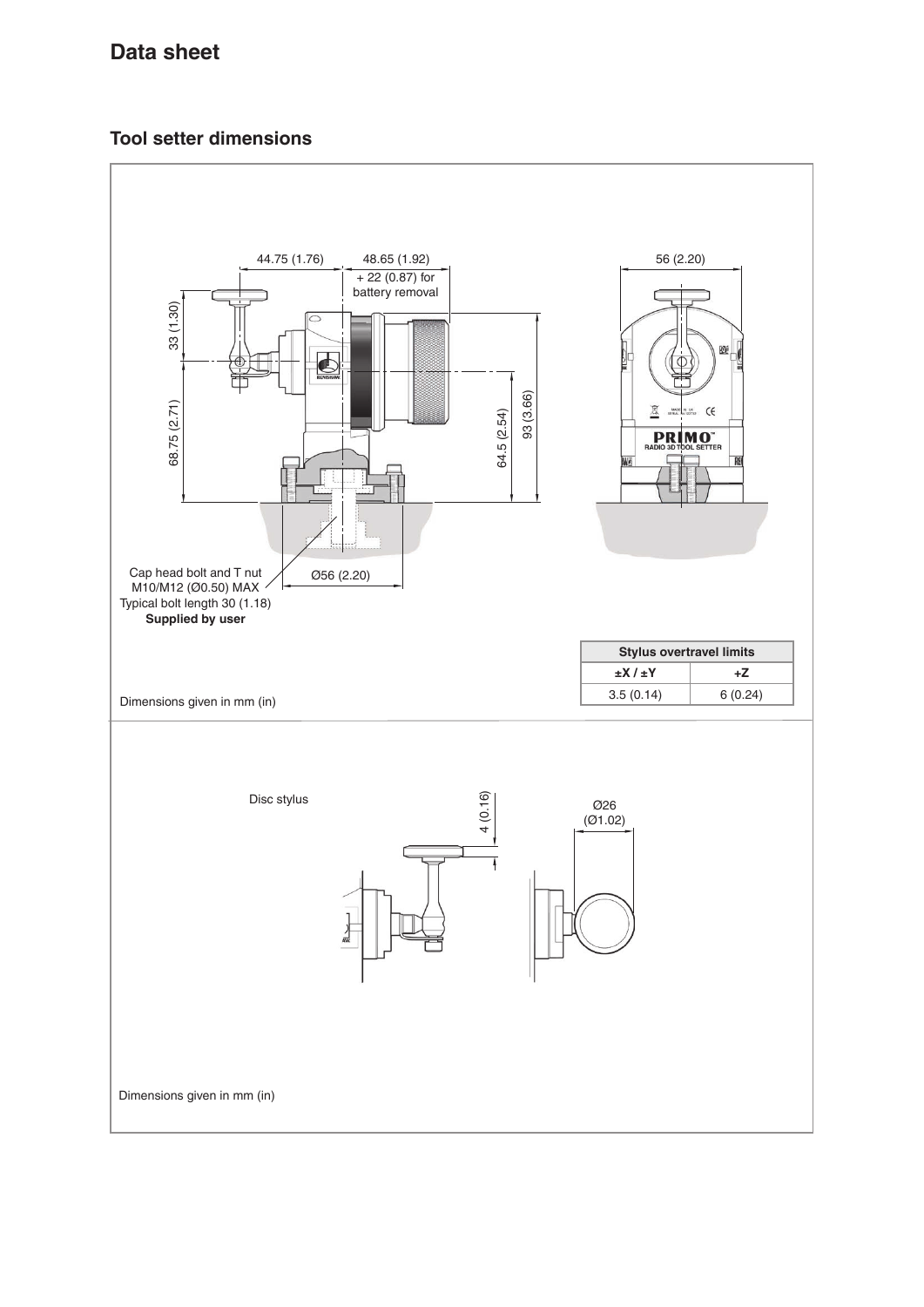

## **Transmission performance envelopes**

Primo system performance envelopes and ranges are shown below.

System components should be positioned so that the optimum range can be achieved over the full travel of the machine's axes, taking into account likely part positions on a moving machine table.

The front cover of the interface should be facing in the general direction of the machining area.